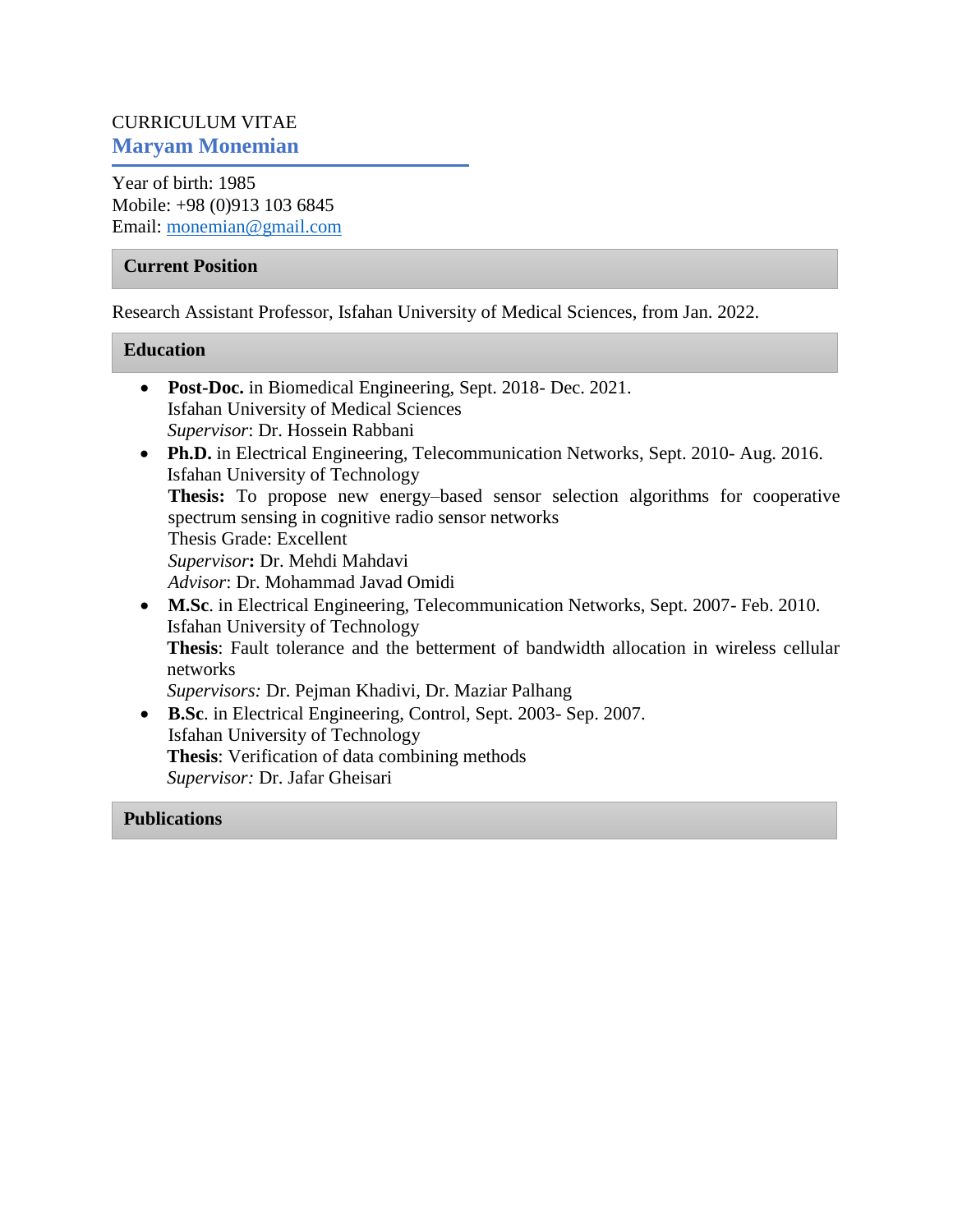[1] [ISI, IF=4.4] M. Monemian, H. Rabbani, "Directional Analysis of Intensity Changes for Determining the Existence of Cyst in Optical Coherence Tomography Images," *Scientific Reports Journal*, 2022.

[2] [ISI, IF=4.4] **M. Monemian**, H. Rabbani, "Red-lesion Extraction in Retinal Fundus Images with Directional Intensity Changes' Analysis," *Scientific Reports Journal*, 2021.

[3] [ISI, IF=4.02] **M. Monemian**, H. Rabbani, "Analysis of a novel segmentation algorithm for optical coherence tomography images based on pixels intensity correlations," *IEEE Transactions on Instrumentation and Measurement*, Vol. 70, 2020.

[4] [ISI, IF = 2.44] **M. Monemian**, H. Rabbani, "Mathematical analysis of texture indicators for the segmentation of optical coherence tomography images", *International Journal for Light and Electron Optics (Optik)*, Vol. 219, 165227, 2020.

[5] [ISI, IF = 2.6] **M. Monemian**, M. Mahdavi, M. J. Omidi, "Improving the Lifetime of Multi-Channel Cognitive Radio Sensor Networks via New Spectrum Sensing Method", *Transactions on Emerging Telecommunications Technologies*, *Wiley Online Library*, 2018.

[6] [ISI, IF = 3.08] **M. Monemian**, M. Mahdavi, M. J. Omidi, "Optimum Sensor Selection Based on Energy Constraints in Cooperative Spectrum Sensing for Cognitive Radio Sensor Networks", *IEEE Sensors Journal*, Vol. 16, Issue. 6, pp. 1829-1841, 2016.

[7] [ISI, IF = 3.08] **M. Monemian**, M. Mahdavi, "Analysis of a new energy-based sensor selection method for cooperative spectrum sensing in cognitive radio networks", *IEEE Sensors Journal*, pp. 3021-3032, 2014.

[8] **M. Monemian**, M. Mahdavi, M. J. Omidi, "A comprehensive sensor selection method based on energy constraints for cooperative spectrum sensing", *Proceeding of IEEE International Conference on Communications (ICC)*, Kualalumpur, Malaysia, 2016.

[9] **M. Monemian**, M. Mahdavi, M. J. Omidi, "A novel energy efficient sensor selection algorithm for a multi-channel cognitive radio network", *Proceeding of IEEE 23rd Iranian Conference on Electrical Engineering (ICEE)*, Tehran, Iran, pp. 363-367, 2015.

[10] **M. Monemian**, M. Mahdavi, "Sensing user selection based on energy constraints in cognitive radio networks", *Proceeding of IEEE Wireless Communication and Networking Conference (WCNC)*, Istanbul, Turkey, pp. 3379-3384, 2014.

[11] **M. Monemian**, P. Khadivi, "A novel CAC algorithm based on bandwidth degradation for more efficient provision of the requirements of multimedia applications", *Proceeding of IEEE International Symposium on Telecommunications (IST)*, Tehran, Iran, pp. 754-759, 2012.

[12] **M. Monemian**, P. Khadivi, M. Palhang, "Cost calculation in bandwidth degradation schemes in cellular networks", *Proceeding of IEEE 18th Iranian Conference on Electrical Engineering (ICEE)*, Tehran, Iran, pp. 162-166, 2010.

[13] **M. Monemian**, P. Khadivi, M. Palhang. "Bandwidth degradation for dropping rate reduction in cellular networks", *Proceeding of IEEE Malaysian International Conference on Communications (MICC)*, Kualalumpur, Malaysia, pp. 613-617, 2009.

[14] **M. Monemian**, P. Khadivi, M. Palhang. "Analytical model of failure in LTE networks", *Proceeding of IEEE Malaysian International Conference on Communications (MICC)*, Kualalumpur, Malaysia, pp. 821-825, 2009.

[15] **M. Monemian**, H. Rabbani, "A new texture-based segmentation method for optical coherence tomography images", *IEEE Engineering in Medicine and Biology Conference (EMBC)*, 2019.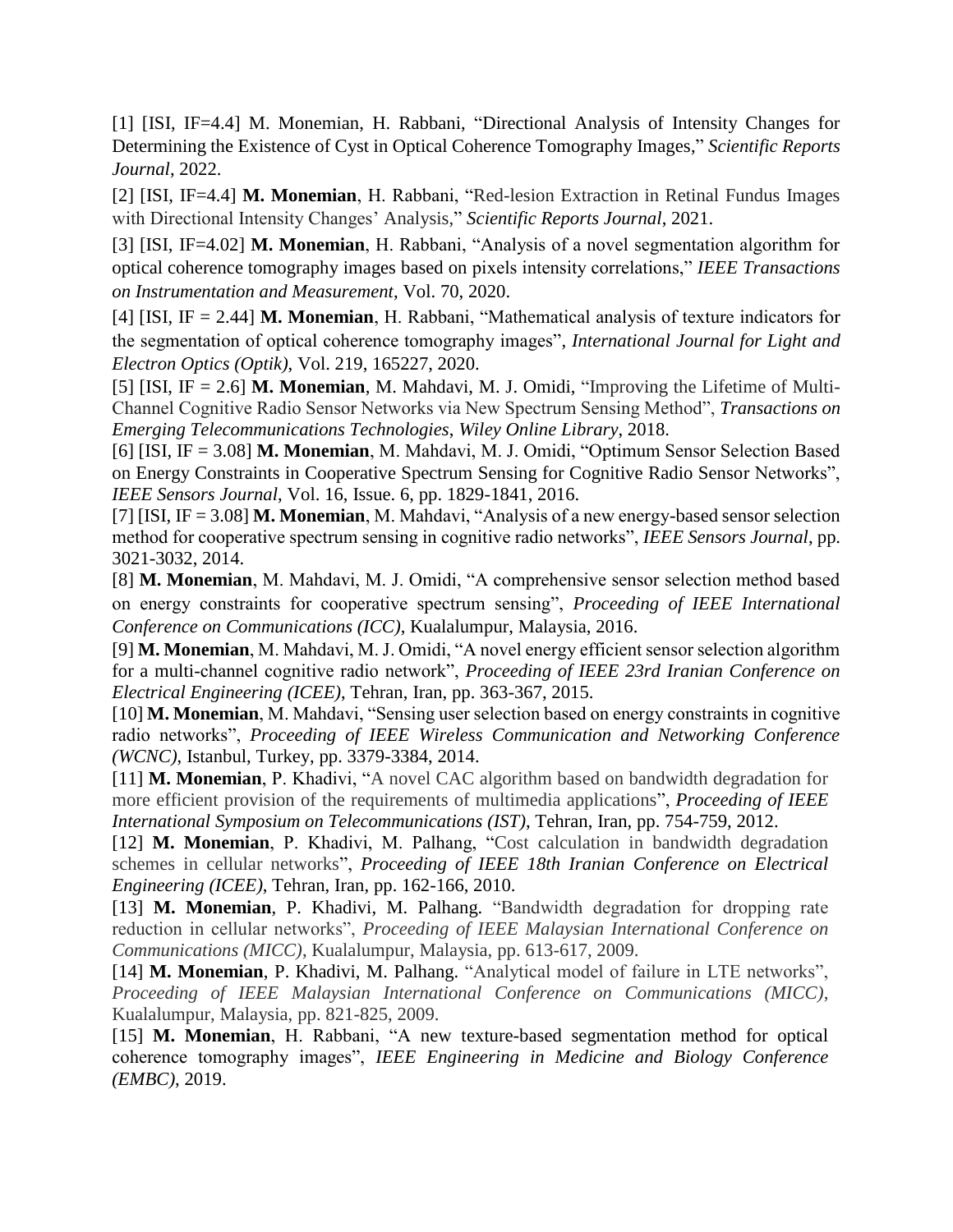[16] **M. Monemian**, P. Khadivi, "A New Approach for the Betterment of Wireless Network Performance Using Bandwidth Degradation and Ad-hoc Relaying", *Majlesi Journal of Electrical Engineering*, Vol. 7, No. 2, pp. 48-57, 2013.

### **Invited Book Chapters**

 **M. Monemian**, H. Rabbani, Texture modelling in optical coherence tomography images, Taylor & Francis Group, CRC press, 2020.

## **Computer skills**

- Office
- MATLAB
	- **Sample projects:** All the computer simulations of Master PhD, post-doc thesis were done with MATLAB.
- C, C#, LINQ, Entity Framework, SQL server
- Python
- PHP, MYSQL, Wordpress, CodeIgniter, Bootstrap
- HTML, CSS, JQuery, Javascript

### **Teaching experiences**

### **Graduate teaching experiences**

- **Digital Signal Processing (DSP)**, Islamic Azad University of Majlesi, 2013.
- **Stochastic processes**, Islamic Azad University of Majlesi, 2013.

## **Undergraduate teaching experiences**

- **C programming**, Isfahan University of Technology, 2011.
- **NGN networks**, Jahad University, Branch of Isfahan University of Technology, 2010.
- **Computer networks**, Jahad University, Branch of Isfahan University of Technology, 2010.
- **Electronic I**, Islamic Azad University of Najafabad, 2011.
- **Signals and systems**, Islamic Azad University of Majlesi, 2010.
- **Digital communication**, Foulad Institute of Technology, 2012.
- **Mobile communication**, Foulad Institute of Technology, 2012.
- **Internet engineering**, Foulad Institute of Technology, 2012.

### **Languages**

- English
	- TOEFL iBT score: 95
- Farsi (Persian): Maternal Tongue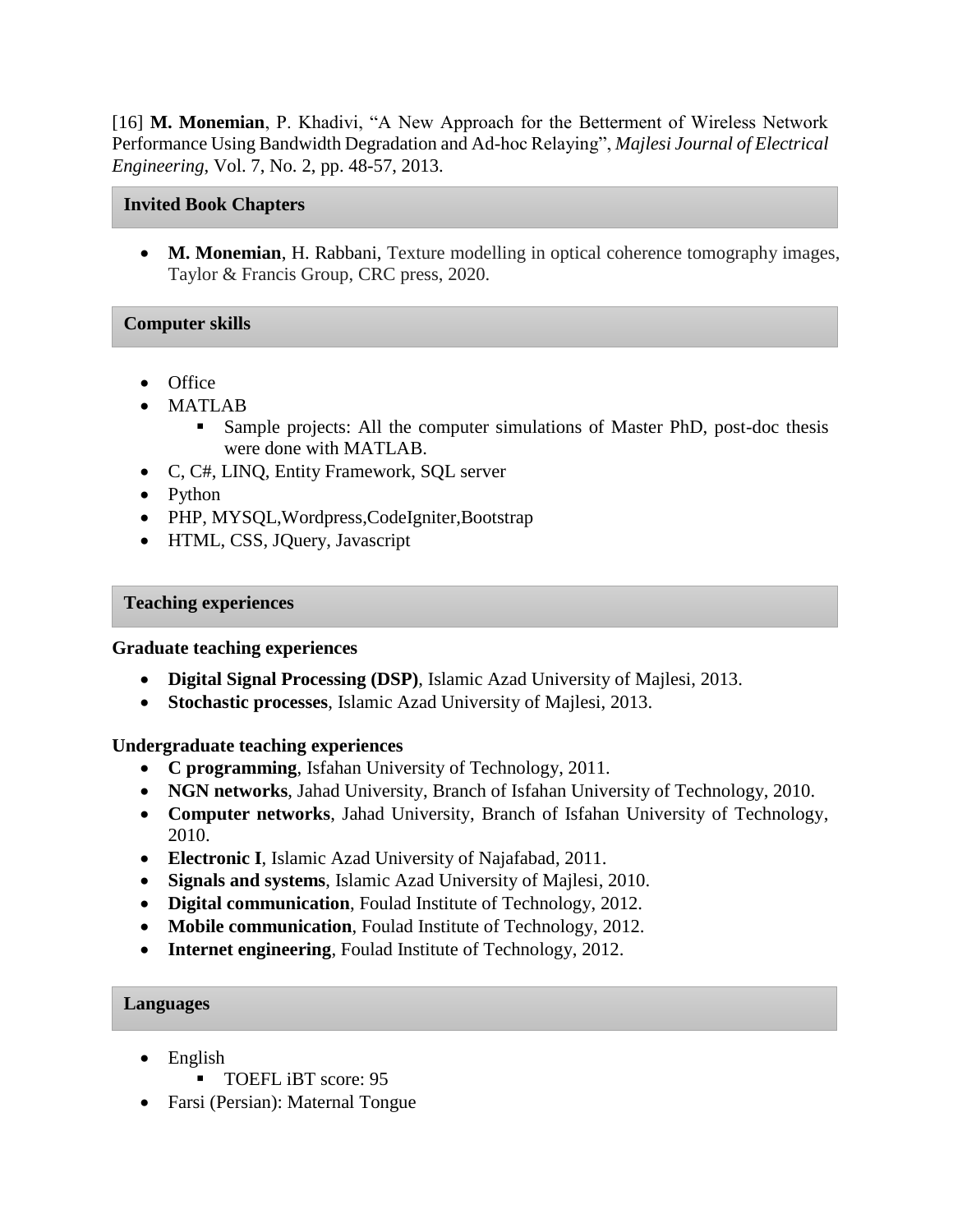### **Research Projects and Grants**

- Real time defogging of laparoscopic videos (Image processing project with MATLAB), SaIran Medical Equipments Industry, Iran.
- Analysis of hemorrhage in fundus images, NIMAD Institue, Iran.
- Identification of cysts in OCT B-scan using Hidden Markov Model, NIMAD Institue, Iran.

### **Honors and Awards**

- Recipient of Student Travel Grant at WCNC 2014.
- The paper "*Analysis of a new energy-based sensor selection method for cooperative spectrum sensing in cognitive radio networks*" was in top 25 most downloaded paper at August 2014.
- Ranked 432 among more than one million applicants in 2003 Universities Entrance Examination for Bachelor's Degree.
- Ranked 146 among about 10000 applicants in 2007 Universities Entrance Examination for Master's Degree.

#### **Supervising experiences**

- BS thesis, "Path-finder robots", Foulad Institute of technology.
- BS thesis, "To control step motor with ARM microcontroller", Foulad Institute of technology.

#### **Fields of interest**

- Image processing
- Software Development
- Medical image detection and segmentation
- Cognitive radio networks
- Wireless mobile sensor networks
- Mathematical modelling with application in biomedical engineering
- Machine learning
- Cooperative communication
- Web programming and design

### **References**